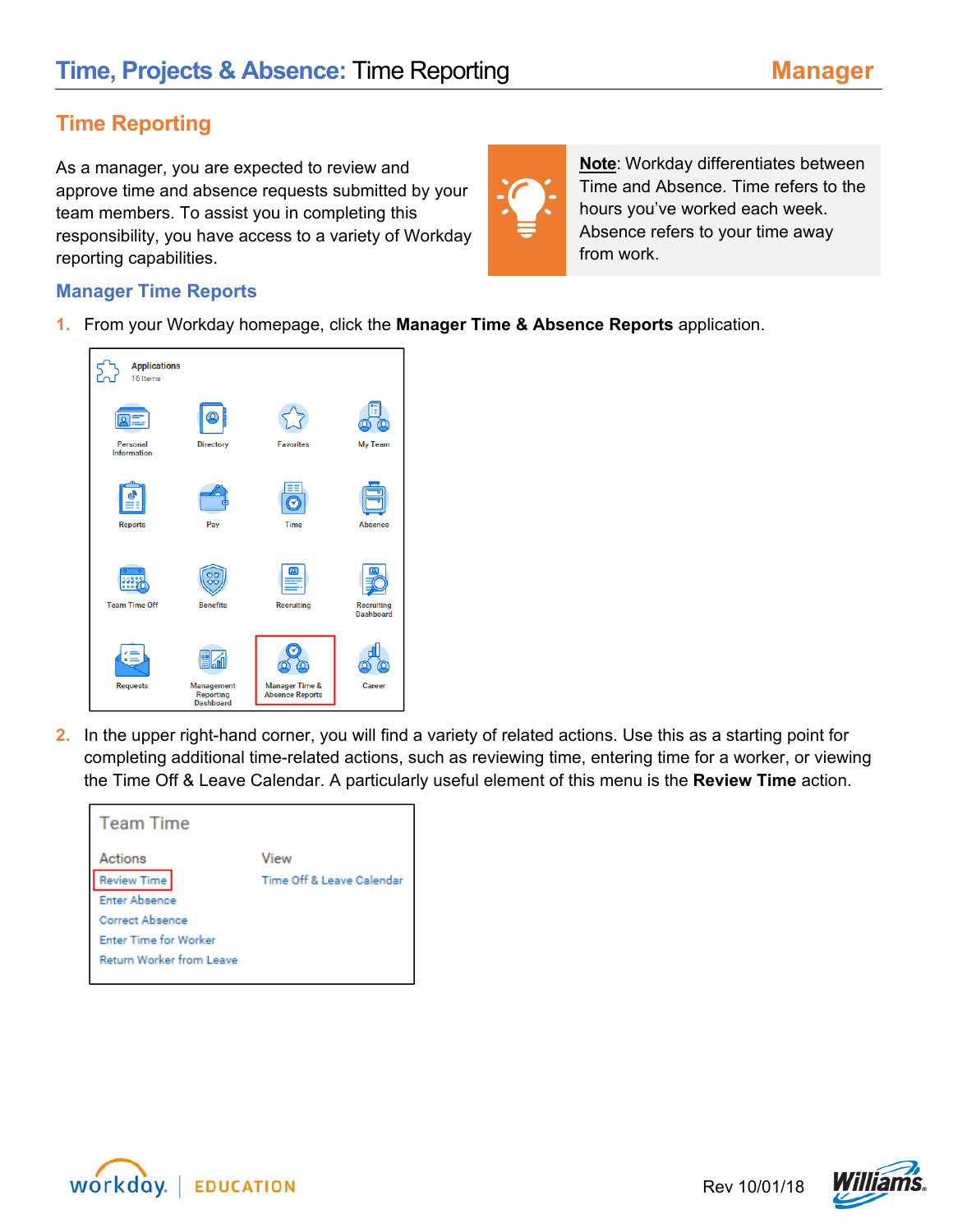**3.** Here you can filter by **Workers with Hours to Approve**, **Workers with Unsubmitted Hours**, and by **Job Exempt Status**.

| <b>Review Time</b>            |                                |
|-------------------------------|--------------------------------|
| Date                          | 09/30/2018<br>*                |
| Review my direct reports only | ✓                              |
| Workers                       | (empty)                        |
| Show                          | <b>All Workers</b>             |
|                               | Workers with Hours to Approve  |
|                               | Workers with Unsubmitted Hours |
| <b>Period Schedule</b>        | ≣                              |
| <b>Job Exempt Status</b>      | <b>All Workers</b>             |
|                               | Exempt                         |
|                               | Non-Exempt                     |

- **4.** Note that regardless of the date entered, the report will identify the current pay period.
- **5.** This **Review Time: Time Period Summary** report is interactive. Here you can see the various types of entries in the breakdown, and take action by worker.

| $\leftarrow$ Review Time    |                                                |                         |                          |                       |  |  |  |  |  |  |
|-----------------------------|------------------------------------------------|-------------------------|--------------------------|-----------------------|--|--|--|--|--|--|
|                             |                                                |                         |                          |                       |  |  |  |  |  |  |
| Sep 15 - 28, 2018           |                                                |                         |                          |                       |  |  |  |  |  |  |
| <b>Previous Period</b>      |                                                | <b>Next Period</b>      |                          |                       |  |  |  |  |  |  |
| > Search Criteria           |                                                |                         |                          |                       |  |  |  |  |  |  |
|                             | NOTE: You can't approve unsubmitted hours.     |                         |                          |                       |  |  |  |  |  |  |
| Time Period Summary 5 items |                                                |                         |                          |                       |  |  |  |  |  |  |
|                             | <b>Worker Name</b>                             | <b>Hours to Approve</b> | <b>Unsubmitted Hours</b> | <b>Approved Hours</b> |  |  |  |  |  |  |
|                             | Eddie                                          | 12                      | $\mathbb O$              | 0                     |  |  |  |  |  |  |
|                             | Landon                                         | ×<br>$\mathbf 0$        | $\mathbf 0$              | 0                     |  |  |  |  |  |  |
|                             | ×<br>Robert<br>$\mathbf 0$<br>0<br>$\mathbf 0$ |                         |                          |                       |  |  |  |  |  |  |
|                             | Salome ______                                  | P<br>$\mathbf 0$        | $\mathbf 0$              | 0                     |  |  |  |  |  |  |
|                             | <b>Scott</b>                                   | 24                      | $\mathbb O$              | 0                     |  |  |  |  |  |  |
|                             |                                                |                         |                          |                       |  |  |  |  |  |  |



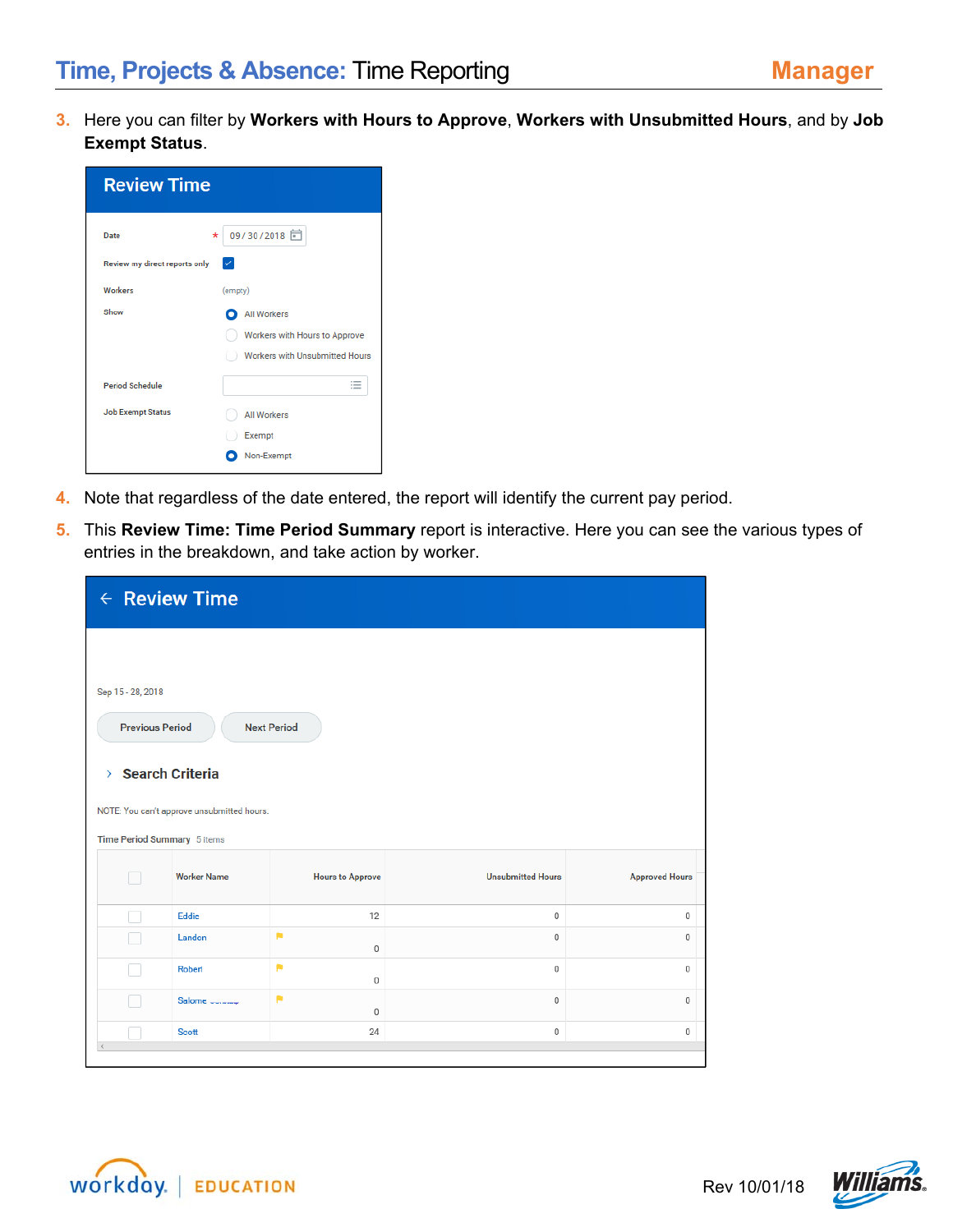**6.** From the **Time Period Summary**, you can select multiple workers to approve at one time, then click **Approve**. This is the quickest and recommended way to review and approve entries in Workday.

| Time Period Summary 5 items |                    | 2 selected              |
|-----------------------------|--------------------|-------------------------|
|                             | <b>Worker Name</b> | <b>Hours to Approve</b> |
|                             | Eddie              | 12                      |
|                             | Landon             | 0                       |
|                             | Robert             | 0                       |
|                             | Salome             | 0                       |
|                             | <b>Scott</b>       | 24                      |

**7.** Return to the Manager Time Report application homepage. You'll see an overview of your team's entered time and absence, by employee.



**8.** Note that the time is segmented by color, as shown in the key.

| Regular  | $\begin{array}{c} \textbf{Overtime} \end{array}$ |
|----------|--------------------------------------------------|
| Call Out | Time Off                                         |

**9.** Scroll down for a detailed report of each worker's entered time, by type.

| Worker | Regular | Overtime | Call Out | Time Off | Time Not Submitted | <b>Time Not Approved</b> |
|--------|---------|----------|----------|----------|--------------------|--------------------------|
| Eddie  | 76      | 8        |          |          |                    | 96                       |
| Landon | 64      |          | 18       |          | 95                 |                          |
| Robert |         |          |          |          |                    |                          |
| Parker |         |          |          |          |                    |                          |
| Scot   | 72      |          |          |          |                    | 80                       |



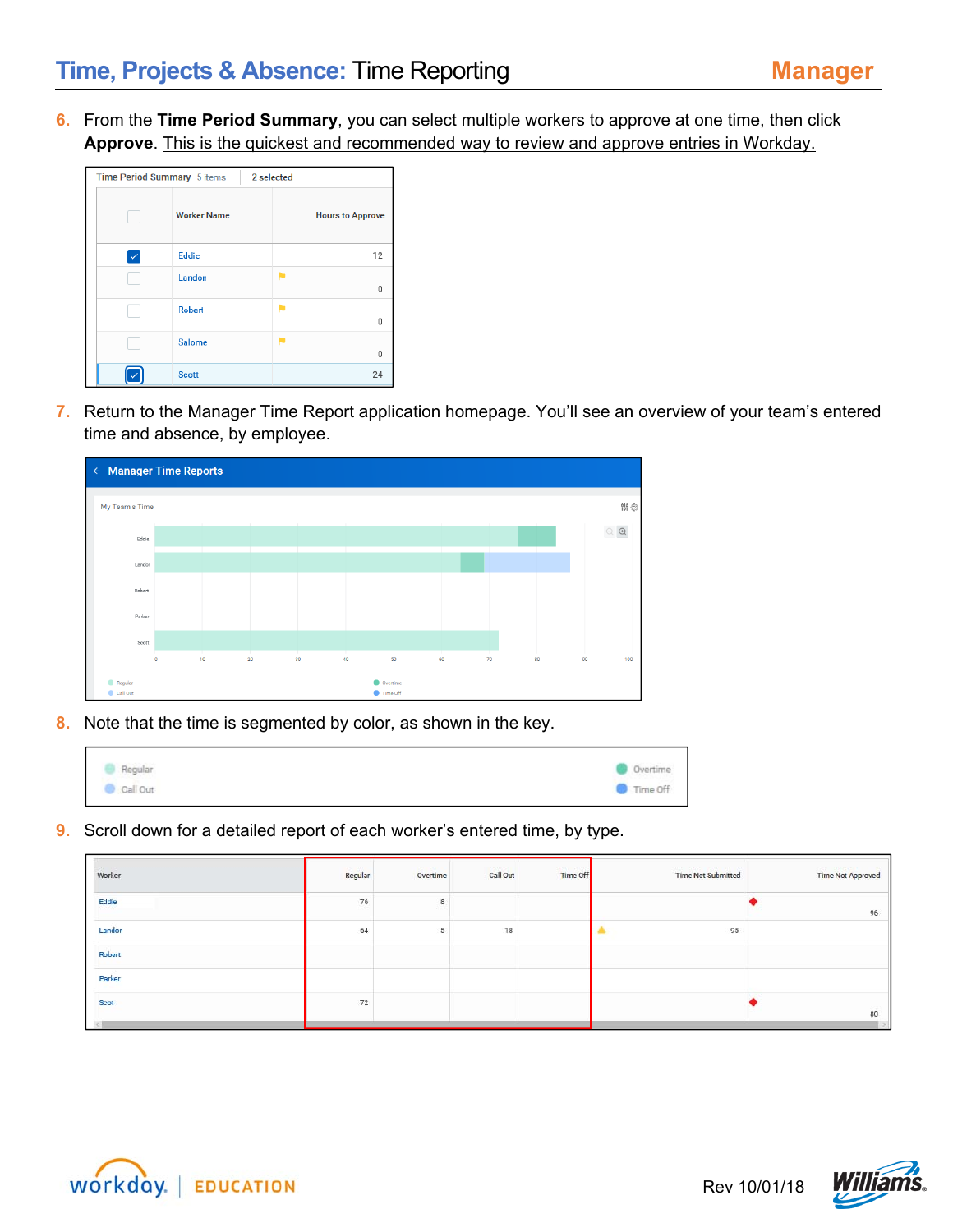**10.** Here, you'll also see a breakdown of **Time Not Submitted** and **Time Not Approved**. Time Not Submitted is marked with a **yellow triangle**; Time Not Approved is marked with a **red diamond**.

| <b>Time Not Submitted</b> | <b>Time Not Approved</b> |
|---------------------------|--------------------------|
|                           | 96                       |
| 95                        |                          |
|                           |                          |
|                           |                          |
|                           | 80                       |

**11.** Click **View More** for further details, including an extended or adjusted time period.

| <b>My Team's Time</b> |                           |  |  |  |  |  |  |  |
|-----------------------|---------------------------|--|--|--|--|--|--|--|
|                       | Start Date * 09/01/2018 司 |  |  |  |  |  |  |  |
|                       | End Date * 09/28/2018     |  |  |  |  |  |  |  |

**12.** In the upper right-hand corner, you will also find **My Team's Overtime**. This includes a summary of all team overtime hours, by worker.





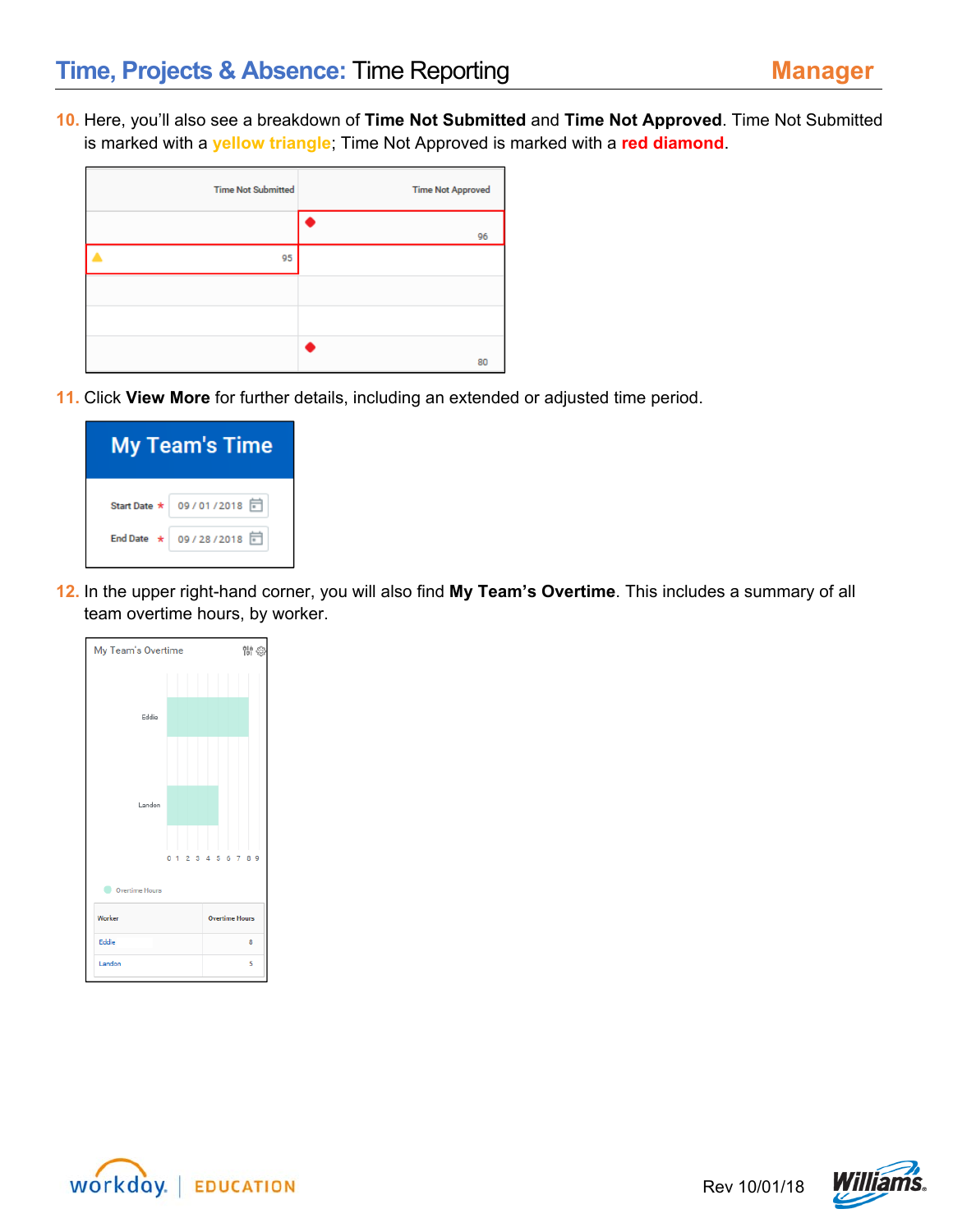## **Team Time Off**

**13.** You have similar reporting capabilities for Time Off. From your Workday homepage, click the **Manager Time & Absence Reports** application.



**14.** For a consolidated calendar view of your team's time off, click **Time Off & Leave Calendar** in the upper right-hand corner.

| <b>Team Time</b>                |                           |  |  |  |  |  |
|---------------------------------|---------------------------|--|--|--|--|--|
| Actions                         | View                      |  |  |  |  |  |
| <b>Review Time</b>              | Time Off & Leave Calendar |  |  |  |  |  |
| <b>Enter Absence</b>            |                           |  |  |  |  |  |
| <b>Correct Absence</b>          |                           |  |  |  |  |  |
| <b>Enter Time for Worker</b>    |                           |  |  |  |  |  |
| <b>Return Worker from Leave</b> |                           |  |  |  |  |  |
|                                 |                           |  |  |  |  |  |

**15.** Here you will see all approved time off in the selected time frame. Here you can view any overlapping upcoming absences, such as Scott and Eddie's below.

| <b>Time Off and Leave Calendar</b> |                |         |             |          |                |          |  |  |  |
|------------------------------------|----------------|---------|-------------|----------|----------------|----------|--|--|--|
| Today<br>$\epsilon$                | September 2018 |         |             |          | View           | Month    |  |  |  |
| Sunday                             | Monday         | Tuesday | Wednesday   | Thursday | Friday         | Saturday |  |  |  |
| 26                                 | 27             | 28      | 29          | 30       | 31             | 1        |  |  |  |
| $\overline{2}$                     | 3<br>Labor Day | 4       | 5           | 6        | $\overline{7}$ | 8        |  |  |  |
| 9                                  | 10             | 11      | 12          | 13       | 14             | 15       |  |  |  |
| 16                                 | 17             | 18      | 19<br>Scott | 20       | 21<br>Eddie    | 22       |  |  |  |
| 23                                 | 24             | 25      | 26          | 27       | 28             | 29       |  |  |  |
| 30                                 | T.             | $\,2\,$ | 3           | 4        | 5              | 6        |  |  |  |



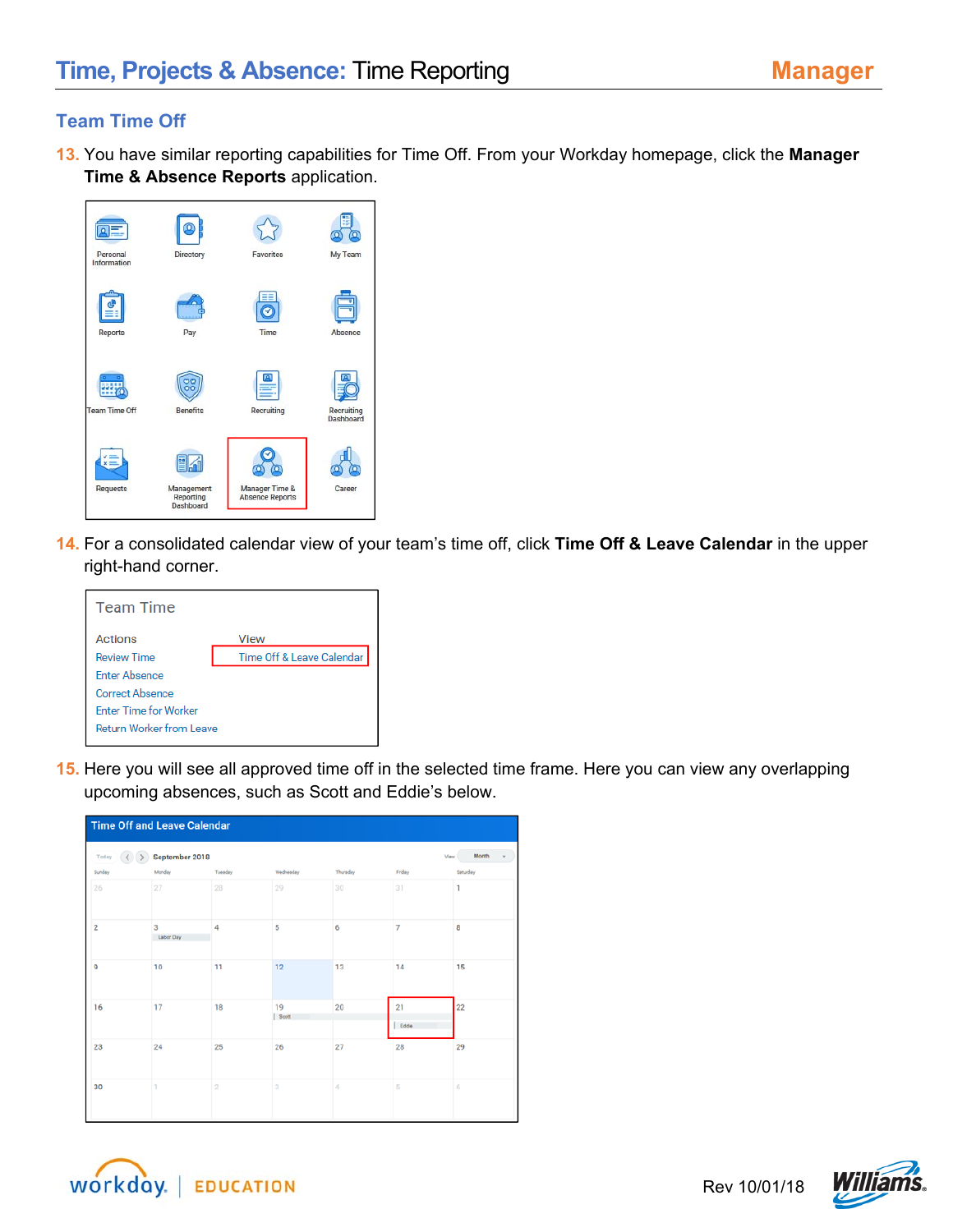**16.** You can also view the approved time off using your **My Team's Upcoming Time Off** report from the center of your Manager Time & Absence Reports page. Select **View More** and you can select your supervisory organization and **Include Subordinate Organizations** if applicable. Select the date range and apply a filter name if desired, click save and then submit.

| illian                                   | Search                             |   |
|------------------------------------------|------------------------------------|---|
|                                          | <b>My Team's Upcoming Time Off</b> |   |
| Include Subordinate Organizations        | $\checkmark$                       |   |
| Organizations                            | $\star$                            | 這 |
| <b>Start Date</b>                        | 05/07/2018 同<br>$\star$            |   |
| <b>End Date</b>                          | 10/02/2018 日<br>$\star$            |   |
|                                          |                                    |   |
| <b>Filter Name</b>                       |                                    |   |
| <b>Manage Filters</b><br>0 Saved Filters | Save                               |   |

**17.** As a manager, you also have visibility into requested and approved time off for all workers in your purview. Search '**All Worker Time Off**' to view approved or requested absence requests for your organizations. You can include subordinate organizations, managers, and you can define the date range.